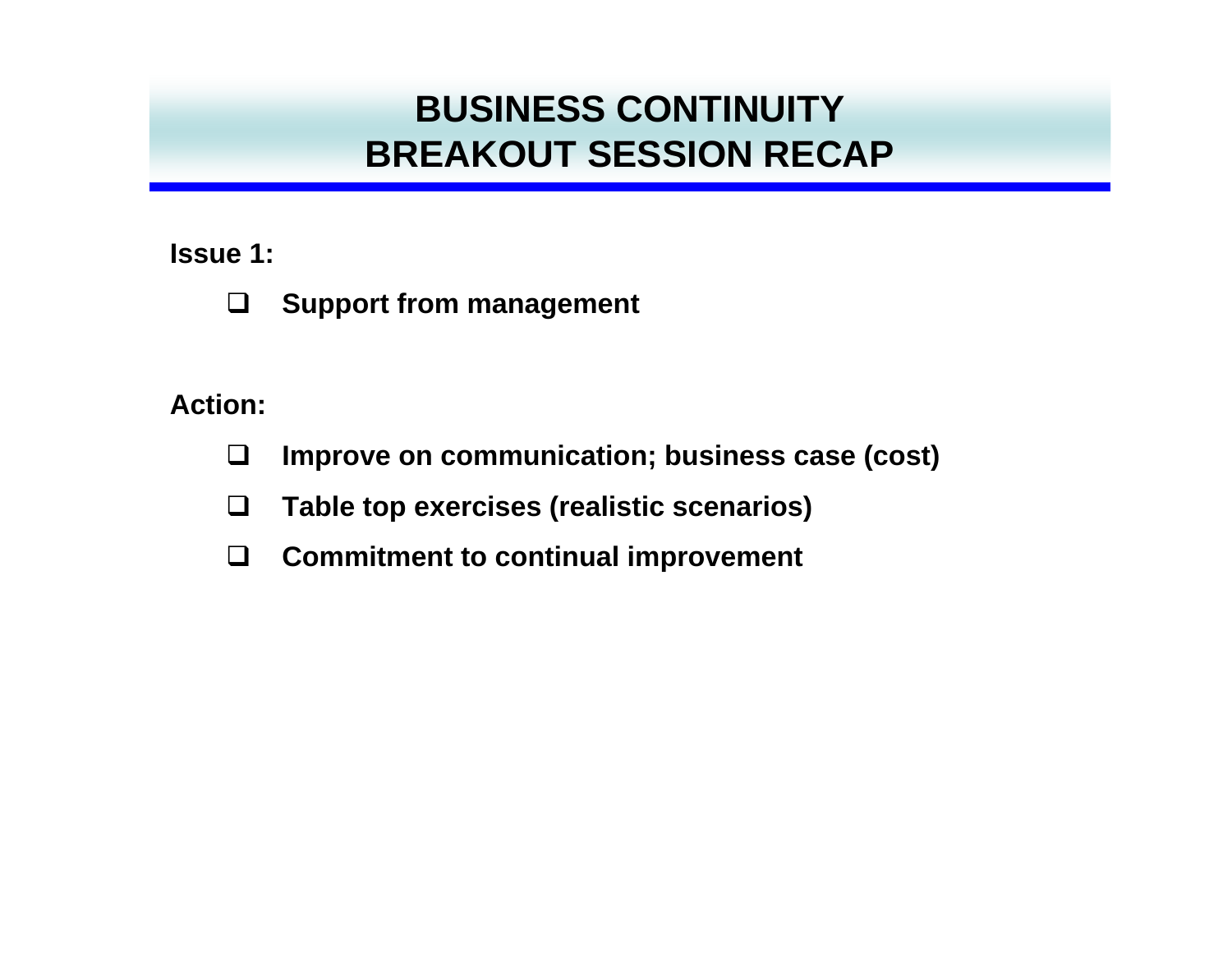#### **Issue 2:**

- $\Box$  **Supply chain**
	- ¾ **Unreliable**
	- ¾ **Untested**
	- ¾ **Single point of failure**

- $\Box$ **Find multiple sources**
- $\Box$ **Share business continuity tools**
- $\Box$ **Share threat data**
- $\Box$ **Map 2nd and 3rd tier critical suppliers**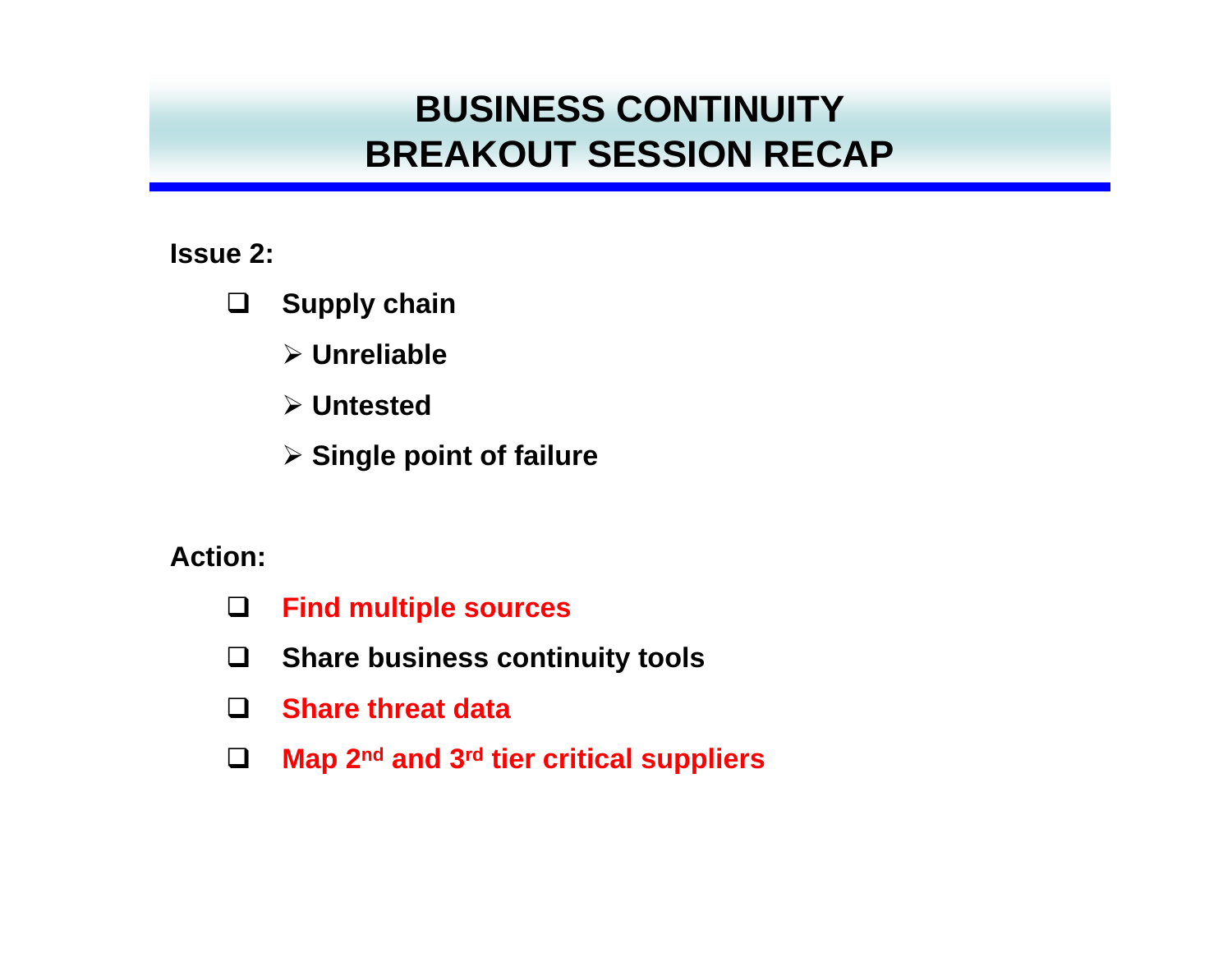**Issue 3:**

| $\Box$<br><b>Labor force</b> |  |
|------------------------------|--|
|------------------------------|--|

- $\Box$ **Flexibility in contracts**
- $\Box$ **Cross training**
- $\Box$ **Improved clearance process**
- $\Box$ **Effective SIP solutions (emulate labor force needs)**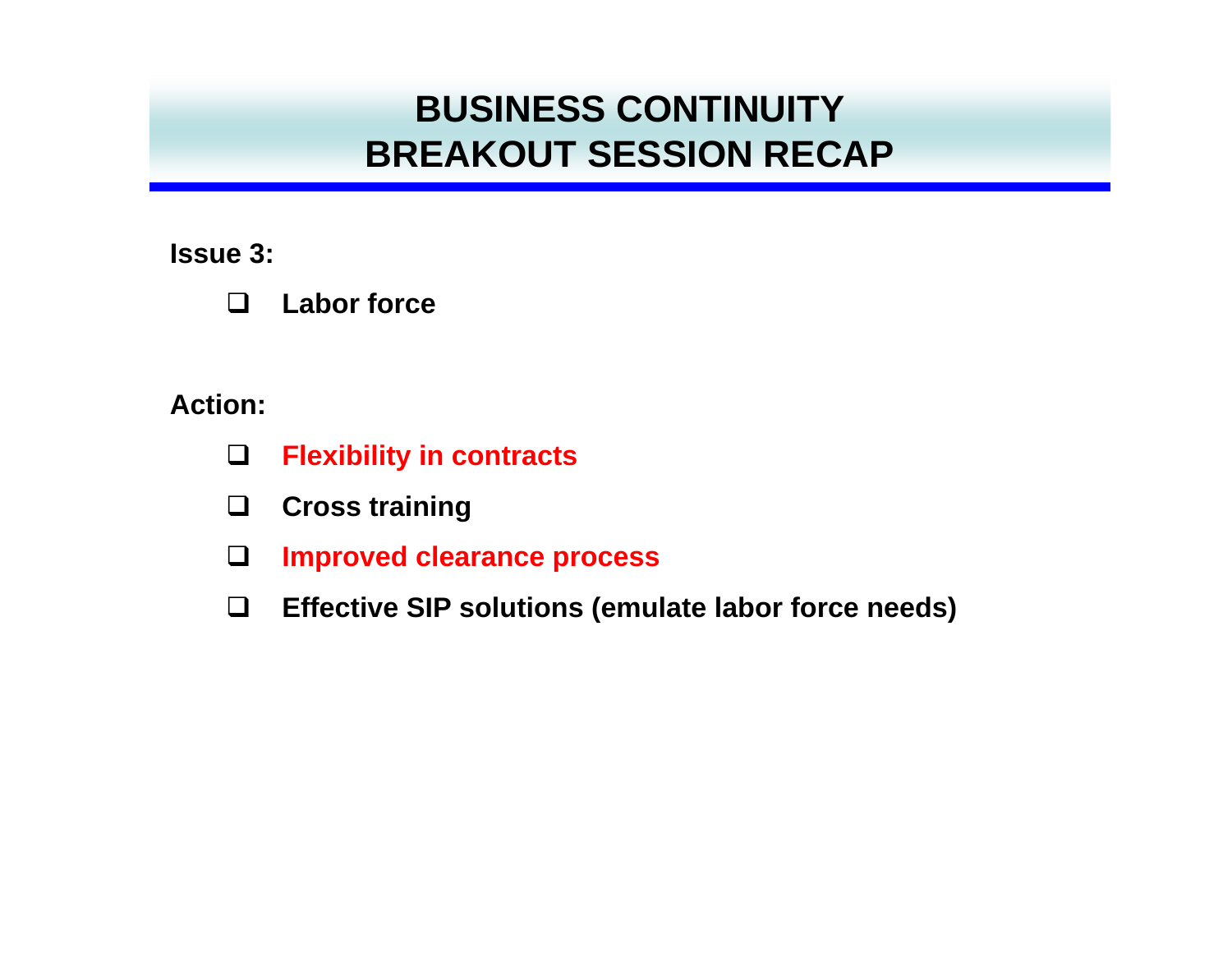**Issue 4:**

 $\Box$ **Unable to define Risk Environment** 

- $\Box$ **Multiple sets of experts**
- $\Box$ **Dynamic risk assessment/risk management**
- $\Box$ **Redundancy**
- $\Box$ **Properly done BIA**
- $\Box$  **Identifying critical functions (assets)** ¾ **Dynamic (no shelfware)**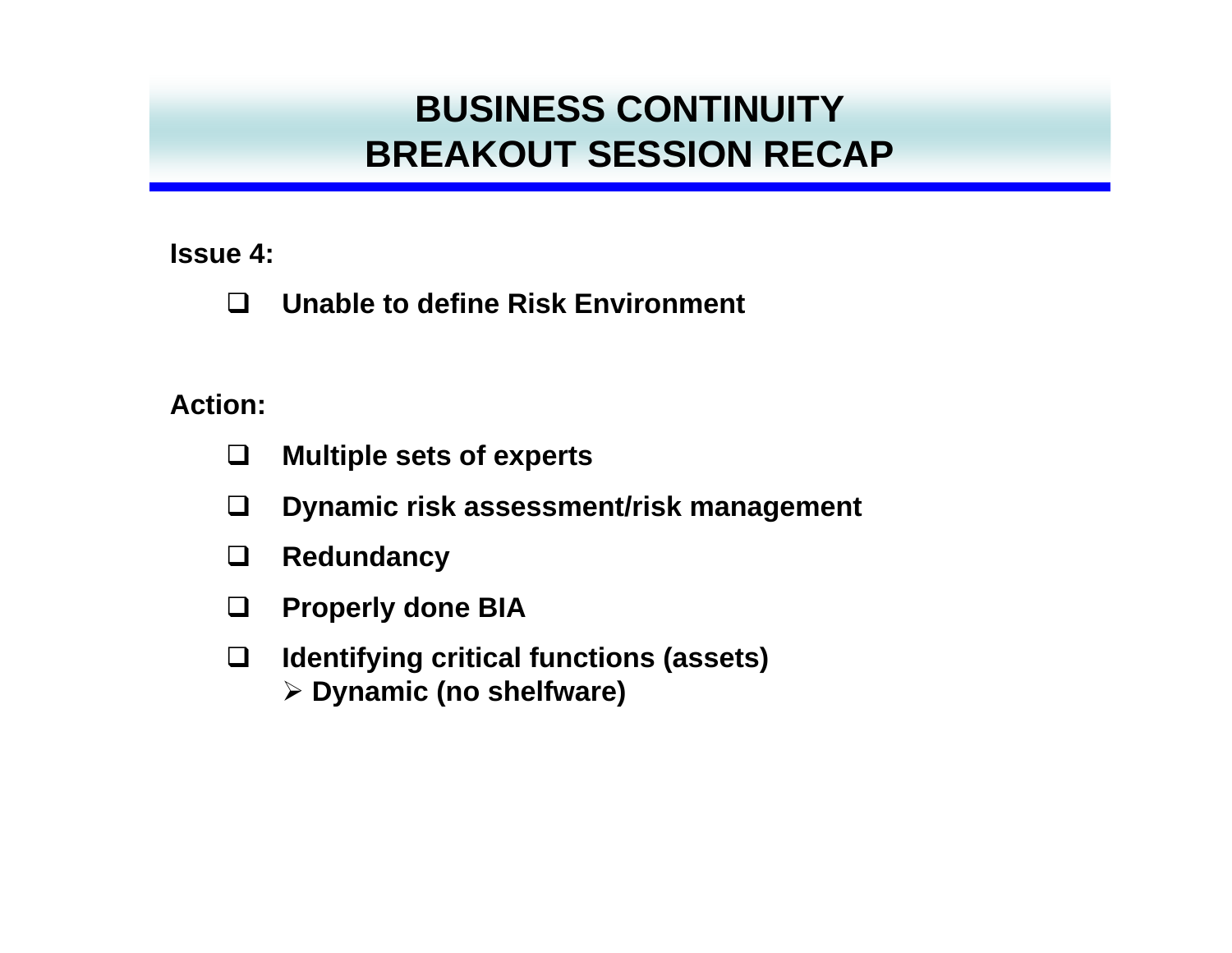**Issue 5:**

 $\Box$ **Lack of Information/communications/awareness** 

- $\Box$ **Common information requirements**
- $\Box$ **Build relationships (enduring)**
- $\Box$ **Education/online resources**
- $\Box$ **Communication plan/awareness campaign**
- $\Box$ **Make information easy to find/access**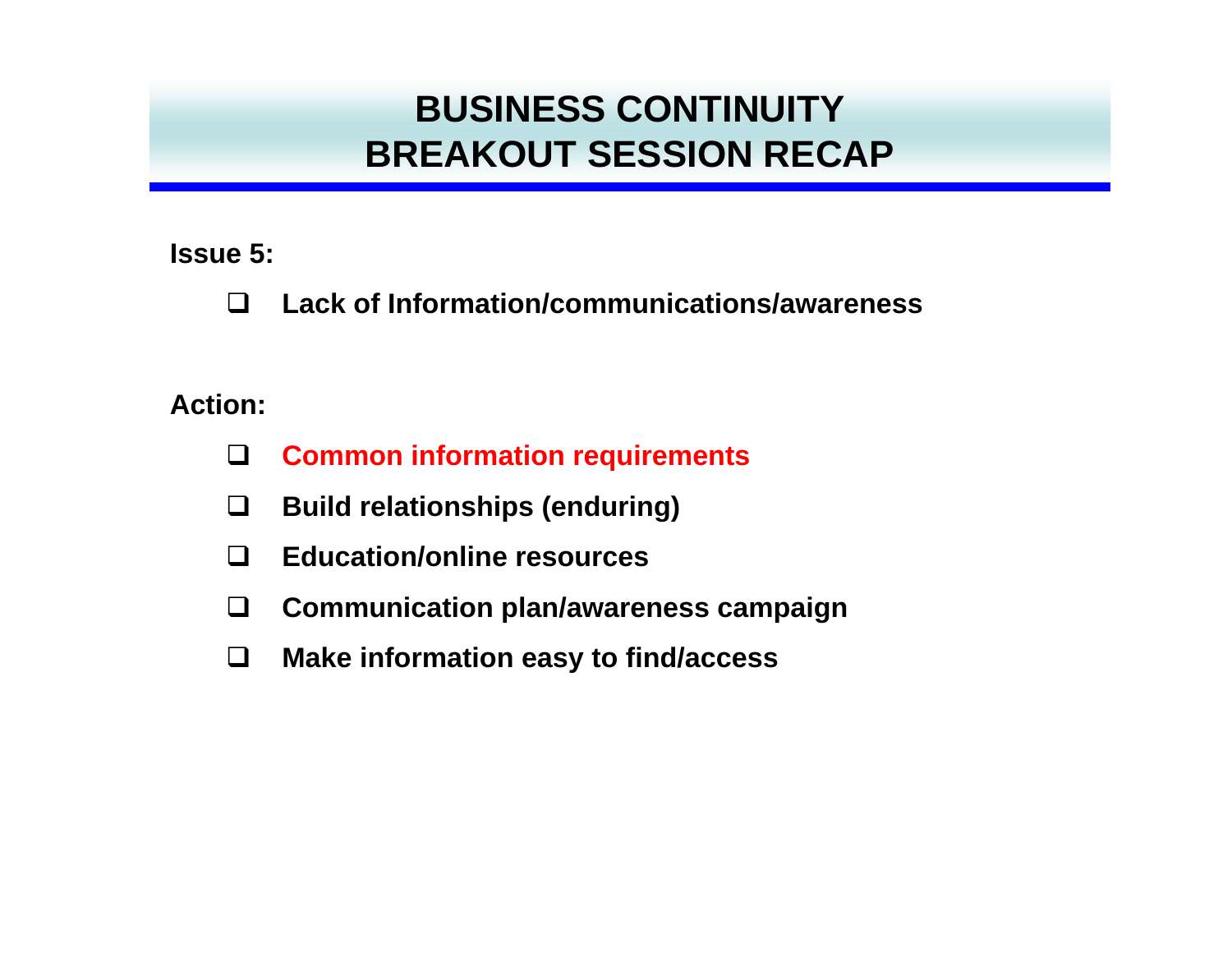**SUCCESS STORIES:**

- $\frac{1}{2}$ **Competitor – Competitor Mutual Aid Agreement**
- $\frac{1}{2}$ **Benefits of Business Case**
- $\frac{1}{2}$ **Cooperative Involvement of Stakeholders**
- $\frac{1}{2}$ **Agreements with State Authorities**
- $\frac{1}{2}$ **Hosted REPC**
- $\frac{1}{2}$ **Roundtable with CEO**